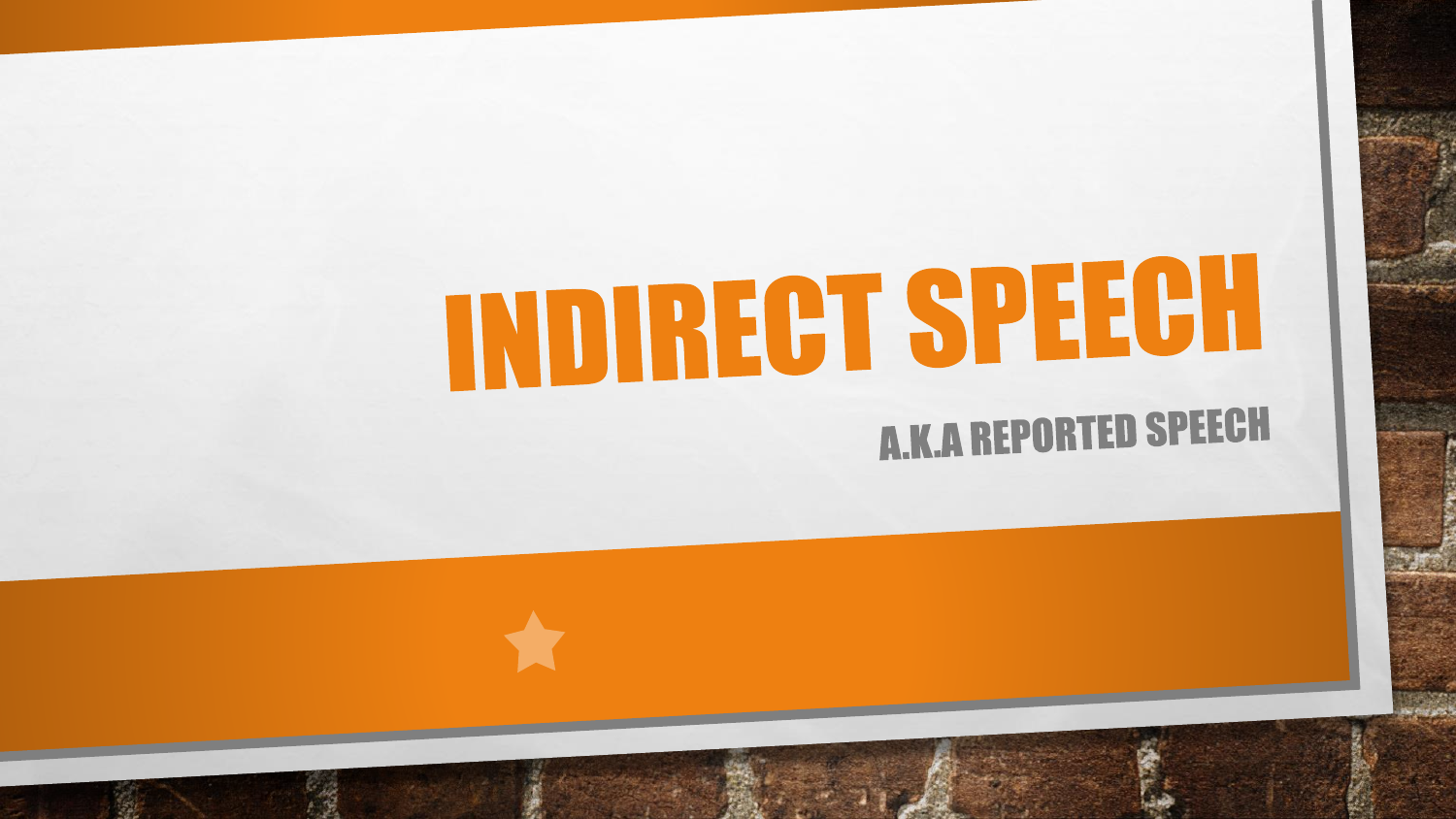### WHEN DO WE USE THE INDIRECT SPEECH?

• WHEN YOU TALK ABOUT WHAT SOMEBODY ELSE HAS SAID WITHOUT LITERALLY QUOTING THEM.

郷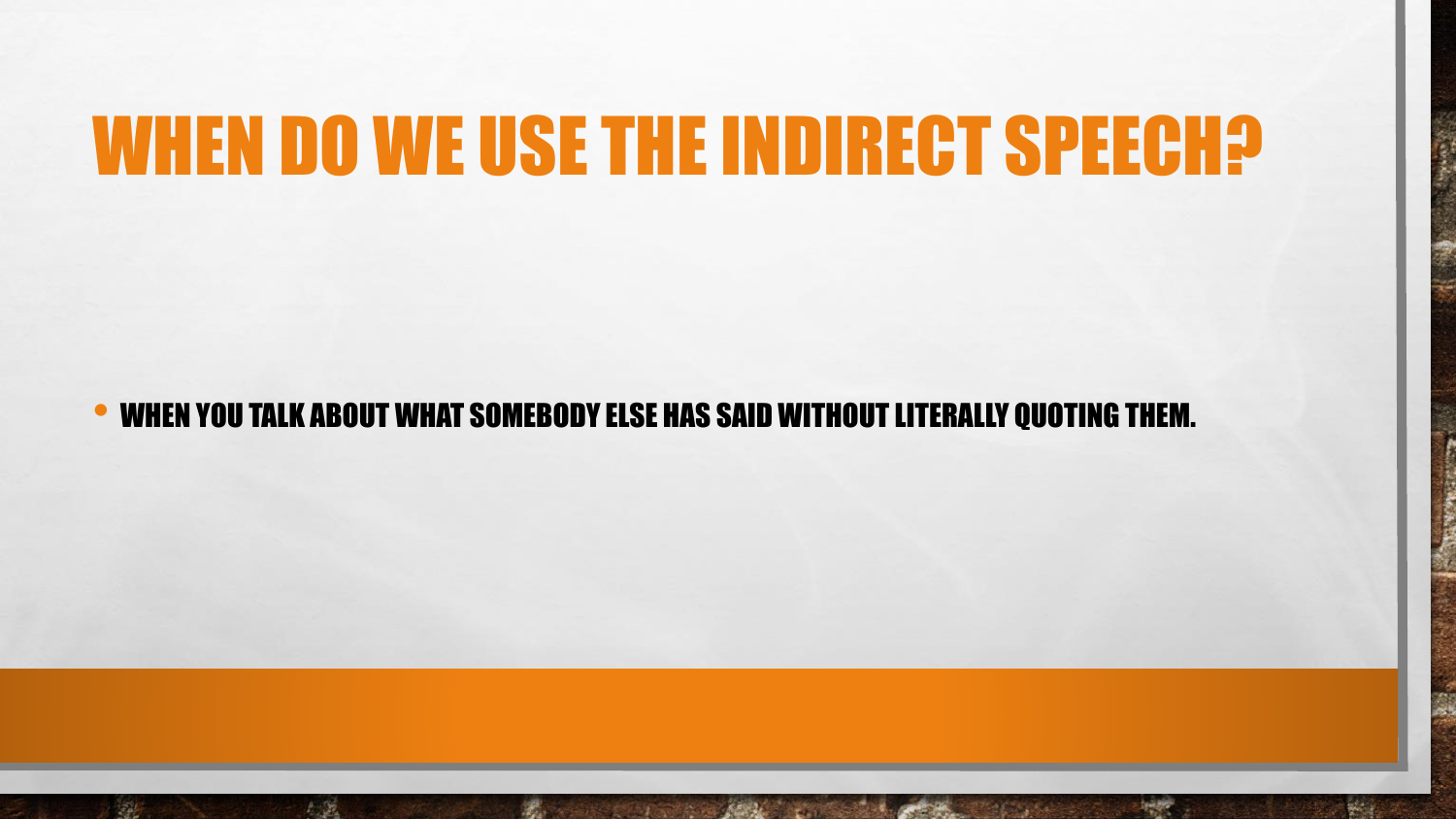### FORMATION OF THE INDIRECT SPEECH

#### •IT'S MADE OUT OF 2 PARTS

- THE REPORTING VERB
- THE REPORTED CLAUSE

 $\mathbb{A}$ 

**无** 

**AUSSEN AND ACTIONS** 

 $\mathcal{L}^{\mathcal{U}}$ 

| <b>Reporting verb</b> | <b>Reported clause</b>                                    |
|-----------------------|-----------------------------------------------------------|
| <b>She explained</b>  | <b>(that) she couldn't take</b><br>the job until January. |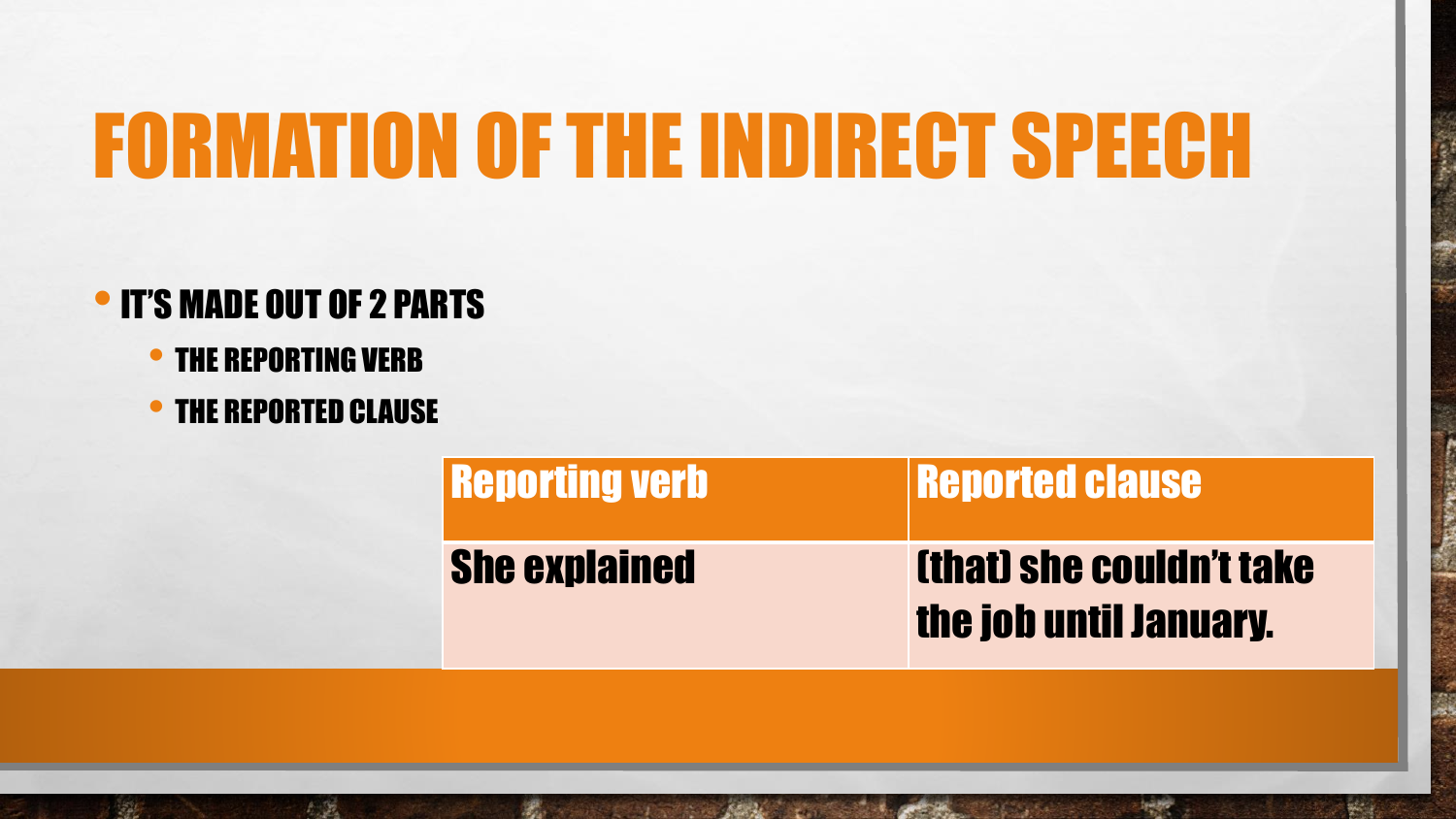#### • THE STRUCTURE OF THE REPORTED CLAUSE DEPENDS ON WHETHER THE SPEAKER IS REPORTING A STATEMENT, A YES OR NO QUESTION OR A QUESTION WORD QUESTION.

| To report                                                              | direct speech                     | indirect speech                                 |
|------------------------------------------------------------------------|-----------------------------------|-------------------------------------------------|
| a statement,<br>we use a that-clause, but the<br>that can be left out. | Bashir: 'I like Australia a lot.' | Bashir says (that) he likes<br>Australia a lot. |
| a yes/no question,                                                     | Journalist: 'Do you want to visit | The journalist asks him if he                   |
| we use if or whether (or not).                                         | your home country?'               | wants to visit his home country.                |
| a question word question,                                              | Journalist: 'Why did you flee     | She also asks him why he fled                   |
| we use a question word                                                 | your country?'                    | his country.                                    |

**WATER** 

**No.** 

 $\mathbb{A}$ 

 $\frac{1}{2}$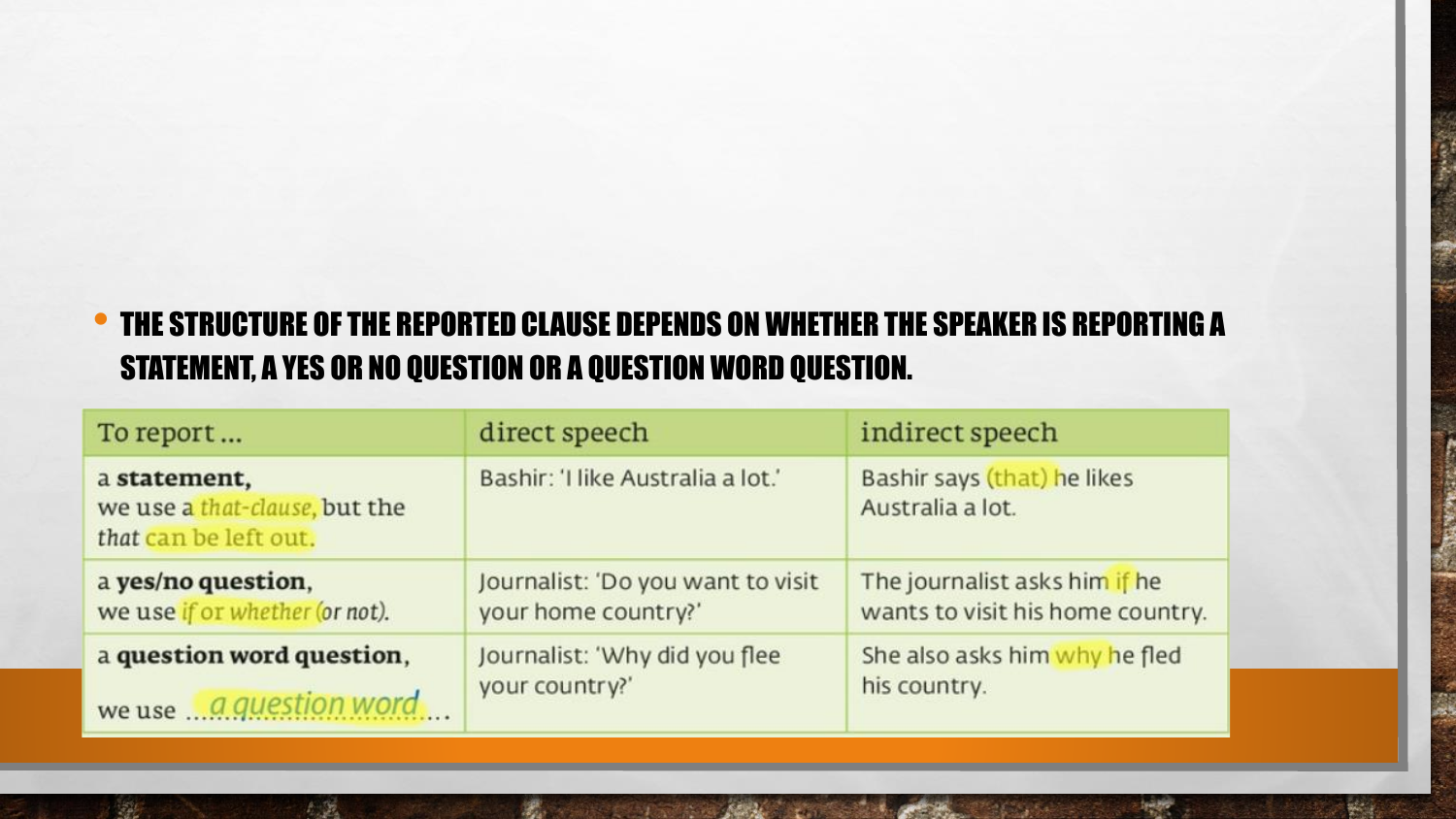### BACKSHIFT, WHAT?!

 $\mathbb{A}$ 

 $\frac{1}{2}$ 

郷

#### • WHEN WE CHANGE A SENTENCE FROM DIRECT SPEECH TO INDIRECT SPEECH THE TENSE USED IN THE DIRECT SPEECH , GETS ROLLED BACK ONE TENSE!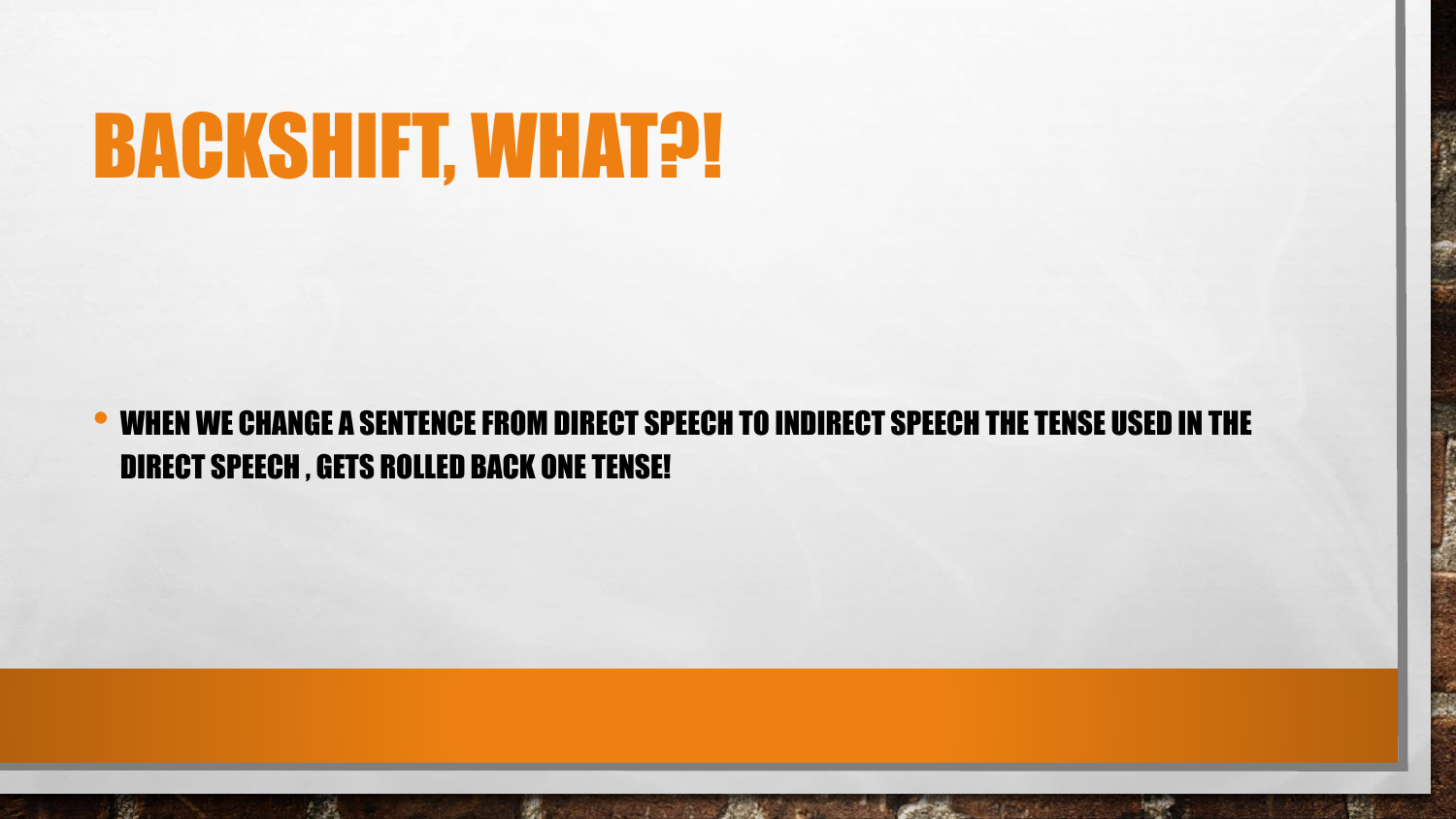### NO BACKSHIFT

 $\mathbb{A}$ 

 $\frac{1}{2}$ 

#### WE DON'T NEED TO CHANGE THE TENSE IN INDIRECT SPEECH IF WHAT A PERSON SAID IS STILL TRUE.

 $\mathcal{R}$ 

₩.

**光**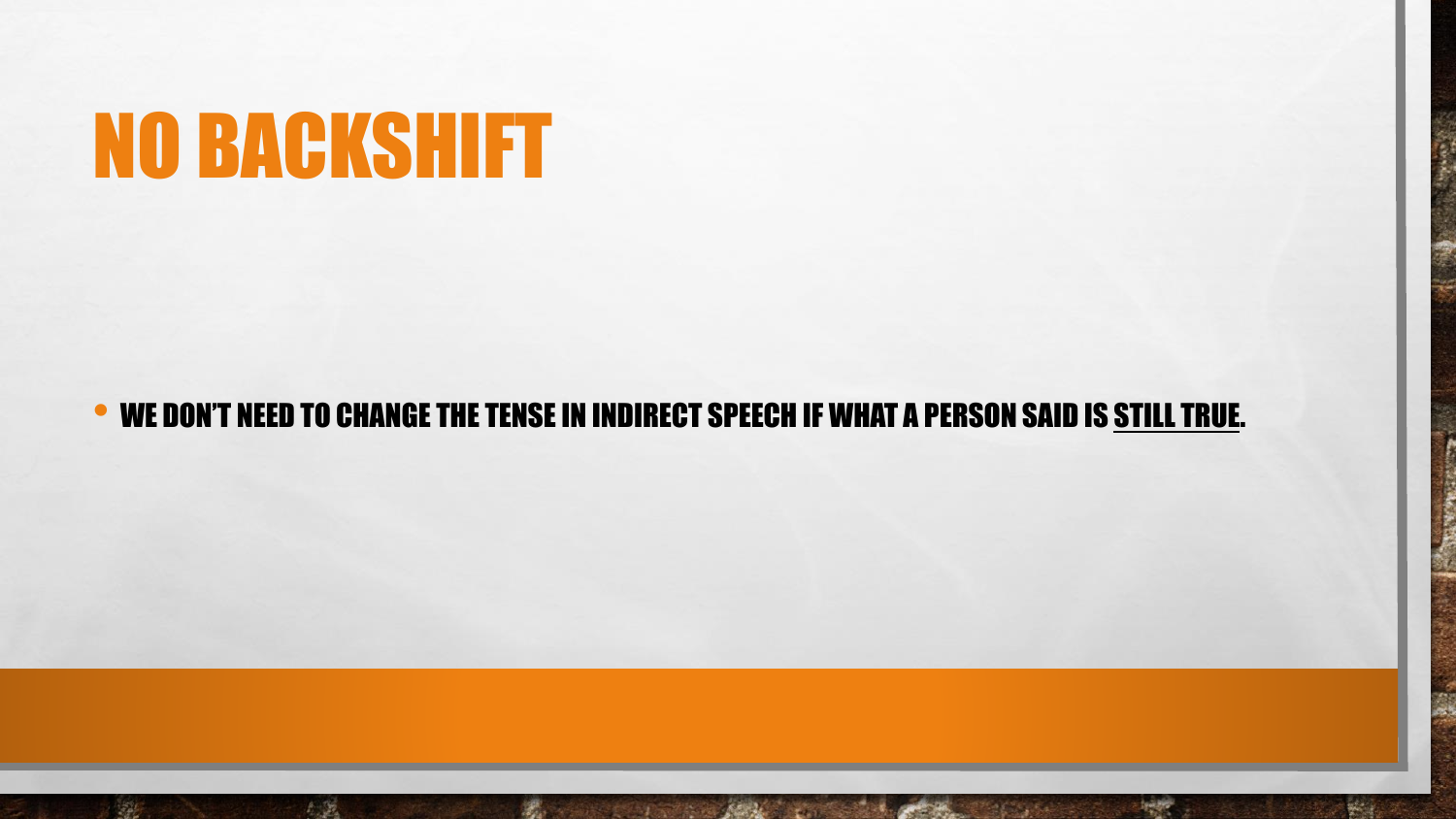### BACKSHIFTING

| direct                               |                   | <b>indirect</b>                   |
|--------------------------------------|-------------------|-----------------------------------|
| present simple                       | $\longrightarrow$ | past simple                       |
| <b>present continuous</b>            | $\longrightarrow$ | past continuous                   |
| present perfect simple               |                   | past perfect simple               |
| present perfect<br><b>CONTINUOUS</b> |                   | past perfect<br><b>Continuous</b> |
| past simple                          |                   | past perfect simple               |
| past continuous                      |                   | past perfect<br><b>CONTINUOUS</b> |
| future (will)                        |                   | future-in-the-past<br>(would)     |
| past perfect                         | $\leftrightarrow$ | past perfect (no<br>change)       |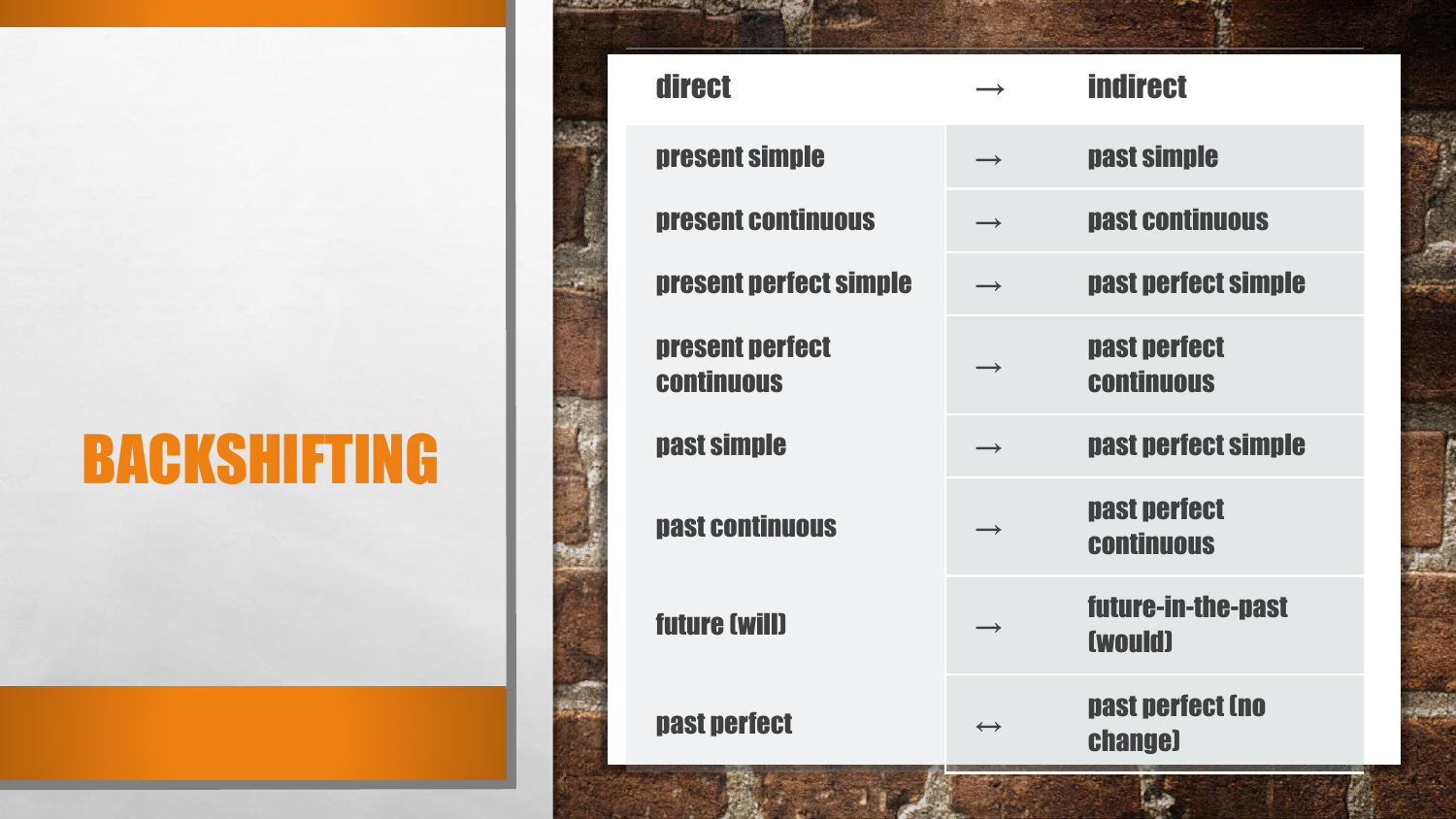### **BACKSHIFTING WILL & CAN**

蠹

 $\mathbb{A}$ 



**A STATE OF A STATE OF A STATE**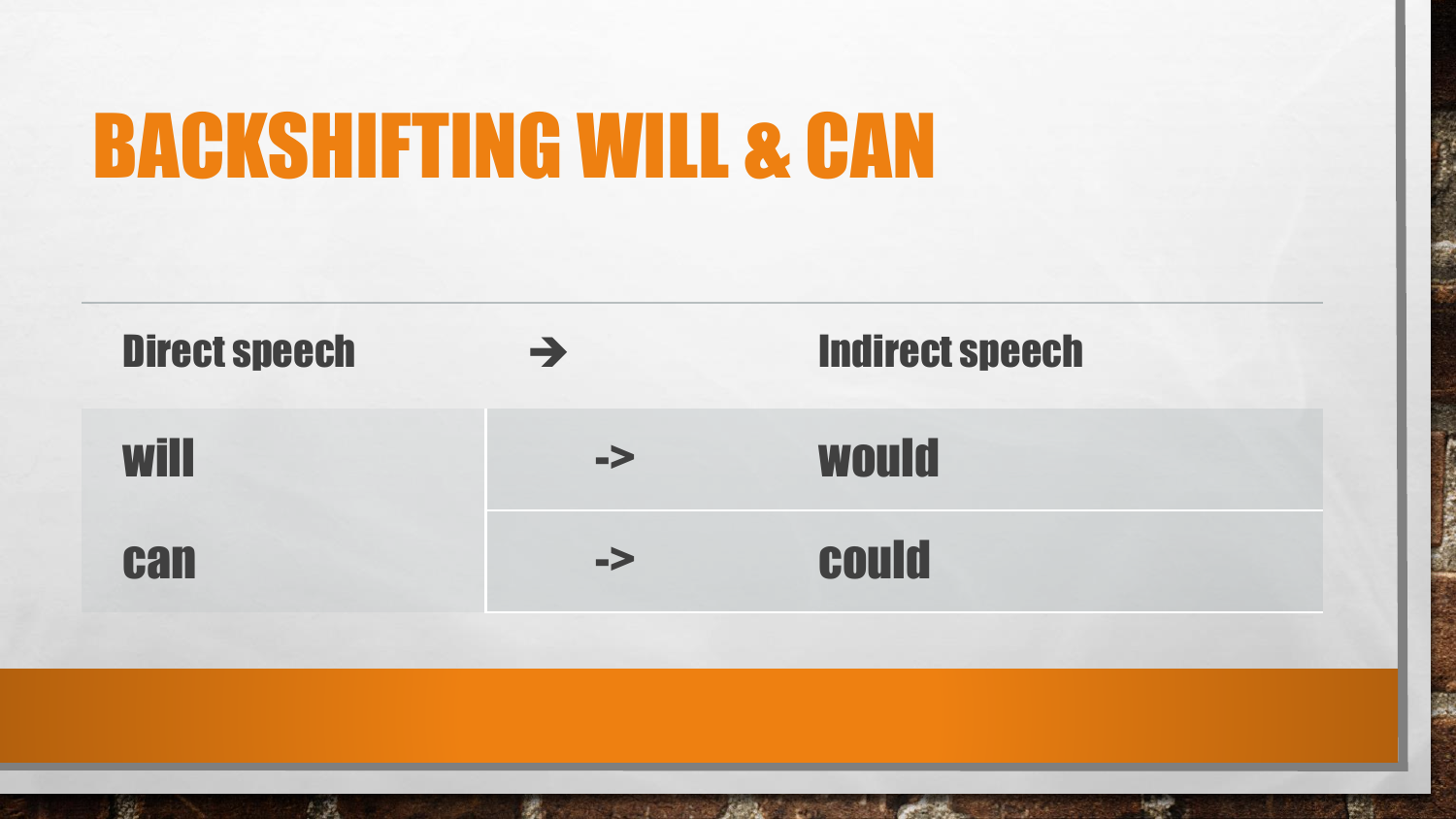### DROPPING 'THAT'

 $\mathbb{A}$ 

湯

**ALCOHOL: AND AREA** 

 $\mathbb{R}^n$ 

#### THE CONJUNCTION '*THAT'* IS OFTEN DROPPED, ESPECIALLY AFTER COMMON REPORTING VERBS LIKE: SAY AND THINK.

 $\mathcal{L}$ 

**WATER**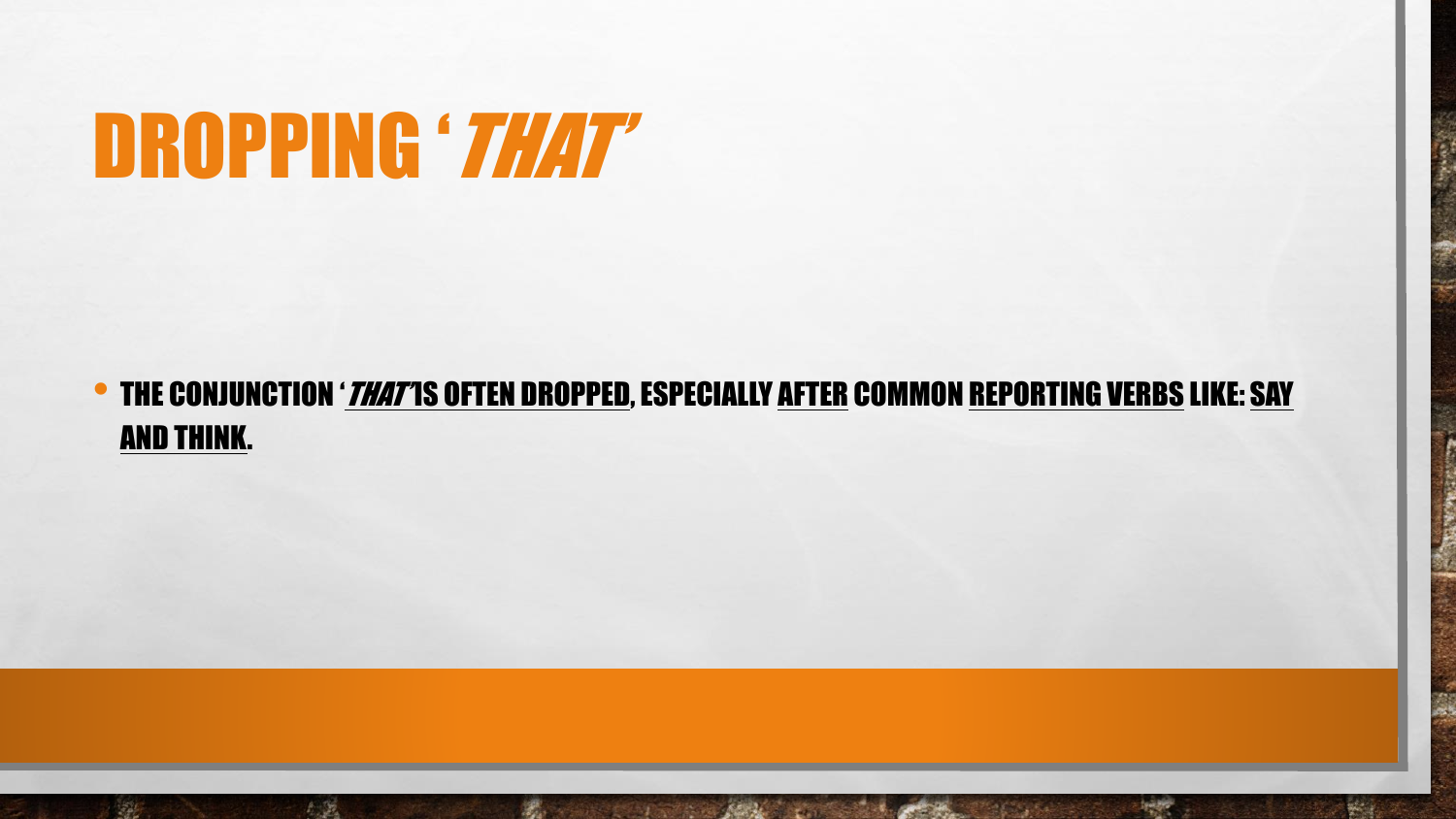### SAYS VS SAID

• JIM: I AM GOOD AT SPORTS. 1) ANA: HE SAYS HE IS GOOD AT SPORTS. 2) ANA: HE SAID HE WAS GOOD AT SPORTS.

 $\mathbb{A}$ 

雾

 $\mathcal{L}_{\mathcal{L}}$ 

• IN THE FIRST CASE (HE SAYS ...), ANA IS REPORTING QUITE SOON AFTER SHE HAS HEARD JIM SAY THIS.

IN THE SECOND CASE (HE SAID ...), ANA IS **REPORTING NOW WHAT SHE HEARD ON A** PREVIOUS OCCASION.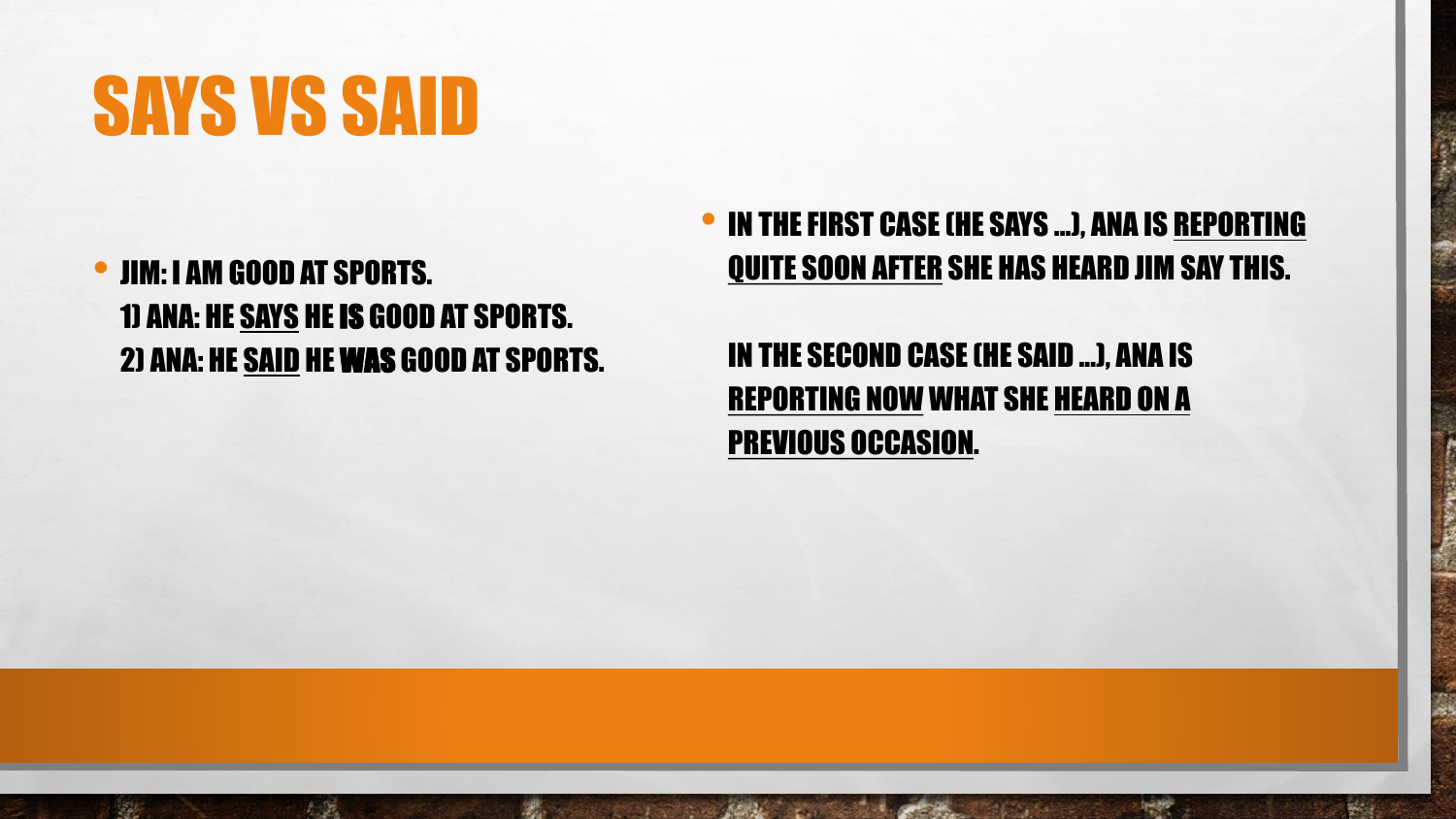## CHANGE OF PRONOUNS

| Direct Speech | <b>Indirect/Reported Speech</b> |  |
|---------------|---------------------------------|--|
|               | he, she                         |  |
| you           | I, she, he, we, they            |  |
| we            | they                            |  |
| me            | him, her                        |  |
| you           | him, her, us, them              |  |
| us            | them                            |  |
| my            | his, her                        |  |
| your          | my, his, her, our, their        |  |
| our           | their                           |  |
| mine          | his, hers                       |  |
| yours         | mine, his, hers, ours, theirs   |  |
| ours          | theirs                          |  |